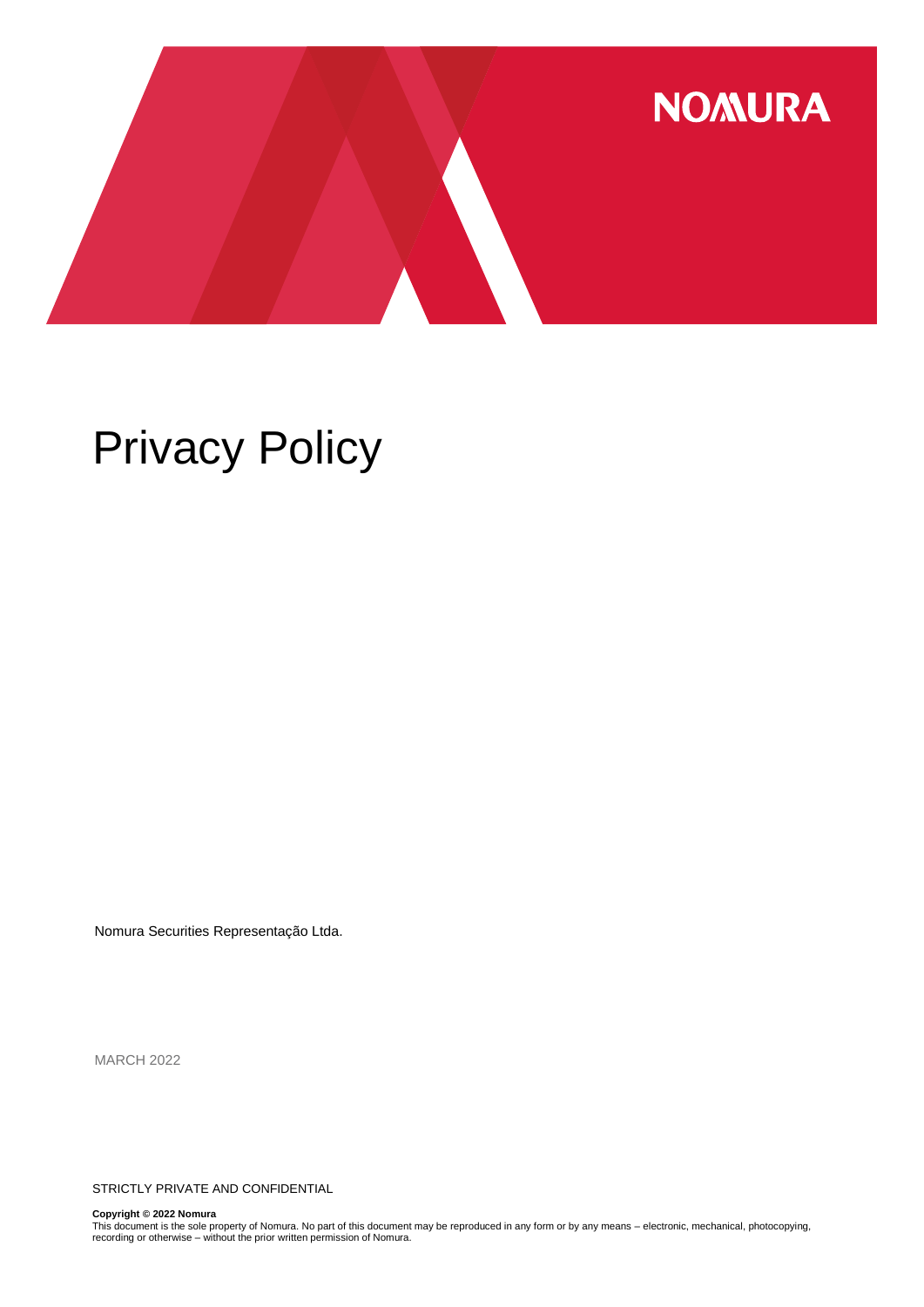## **NOMURA**



### **PRIVACY POLICY**

Nomura Securities Representação Ltda. and other companies of Nomura Group (collectively, "Nomura") is committed to respecting your privacy and has prepared this privacy policy ("Policy") to explain what Data is collected and how it is processed by Nomura.

This Privacy Policy sets out the basis on which we will process any personal data related to you, that you provide to us via the website available at<https://www.nomura.com/> and our other corporate group websites (collectively, the "Website"), or that we collect through other means and to the extent permitted by law.

For this Policy purposes, "Users" are all individuals that use Nomura's Website in any way or have their data collected through other means connected to the provision of Nomura's services (including clients, prospective clients, and job applicants).

We do not collect or knowingly request data from minors under the age of 18 (eighteen), except when hiring trainees and interns under this age, for inclusion of dependents in the withholding tax deduction form and health insurance plans, and eventually for management of people in Nomura's events. Users under the age of 18 (eighteen) must not send us data through our Website. If we learn that we collected data from an individual under the age of 18 (eighteen) other than established above, we will disregard the data provided and will not keep it on our database.

For the proper use of the Website and provision of our services, we need to have access to certain personal data about you (collectively, the "Data").

This Policy explains, in a simple, objective, and transparent manner, which Data are collected and processed by Nomura, its purposes, with whom it may be shared and what resources are available for Users to manage the Data.

What this Policy covers:

- **1. What Data we collect and process**
- **2. Why we collect and process these Data**
- **3. When we delete your Data**
- **4. Who else has access to the Data and why**
- **5. What are your rights with respect to these Data**
- **6. How we store and protect your Data**
- **7. Do you need to provide your consent for Nomura to use your Data as described in this Policy?**
- **8. Website of third parties**
- **9. Changes to this Policy**
- **10. How to make a complaint**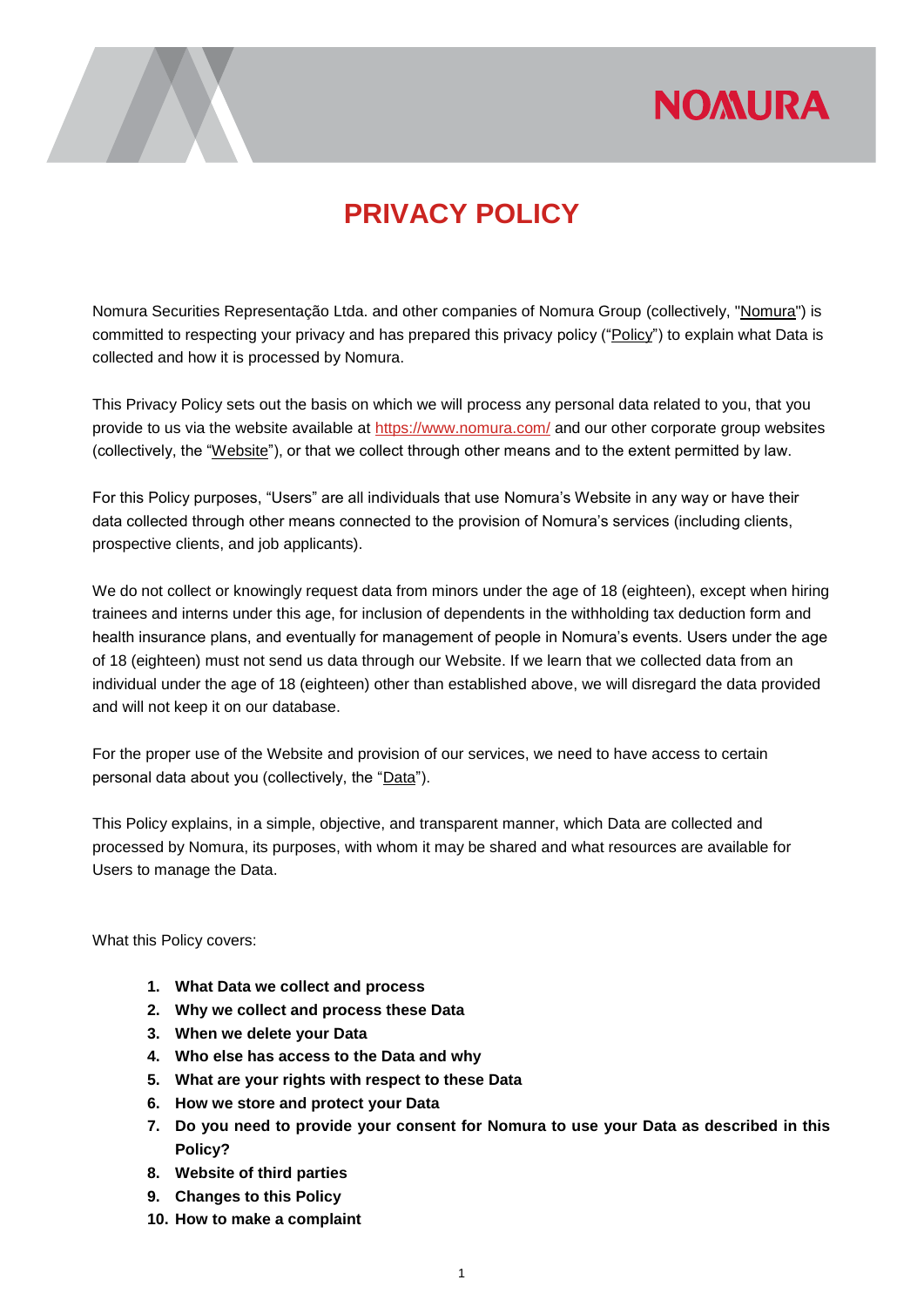

According to Law No. 13,709 of 2018 (the Brazilian General Personal Data Protection Law, or the "LGPD"), Nomura is considered the "Controller" of your Data. After reading this Policy, if you still have any questions or, for any reason, need to contact us for matters involving your Data, please, use the channel below:

**Data Protection Officer ("DPO"):** Adelia Matumoto **DPO's email address:** adelia.matumoto@nomura.com

### **1. What Data we collect and process**

Nomura receives or collects only the following types of information related to the Users: **(1)** data of clients; **(2)** data of job applicants; and **(3)** data of visitors or users of our Website.

1.1. Data of clients: Data related to Users who are clients or prospective clients, collected through the Website or other means:

- full name;
- email address;
- telephone number;
- company; and
- any other information you choose to provide

1.2 Data of job applicants: Data related to Users who are job applicants:

- full name;
- email address;
- residential address;
- telephone number;
- birth date;
- civil status;
- nationality;
- professional background;
- educational background;
- courses;
- honors;
- awards;
- languages; and
- photo.

1.3. Data of visitors of the Website: Data collected through technologies such as cookies, pixels and beacons when Users interact with the Website, such as:

- . technical data, such as URL information;
- cookie data;
- your IP address;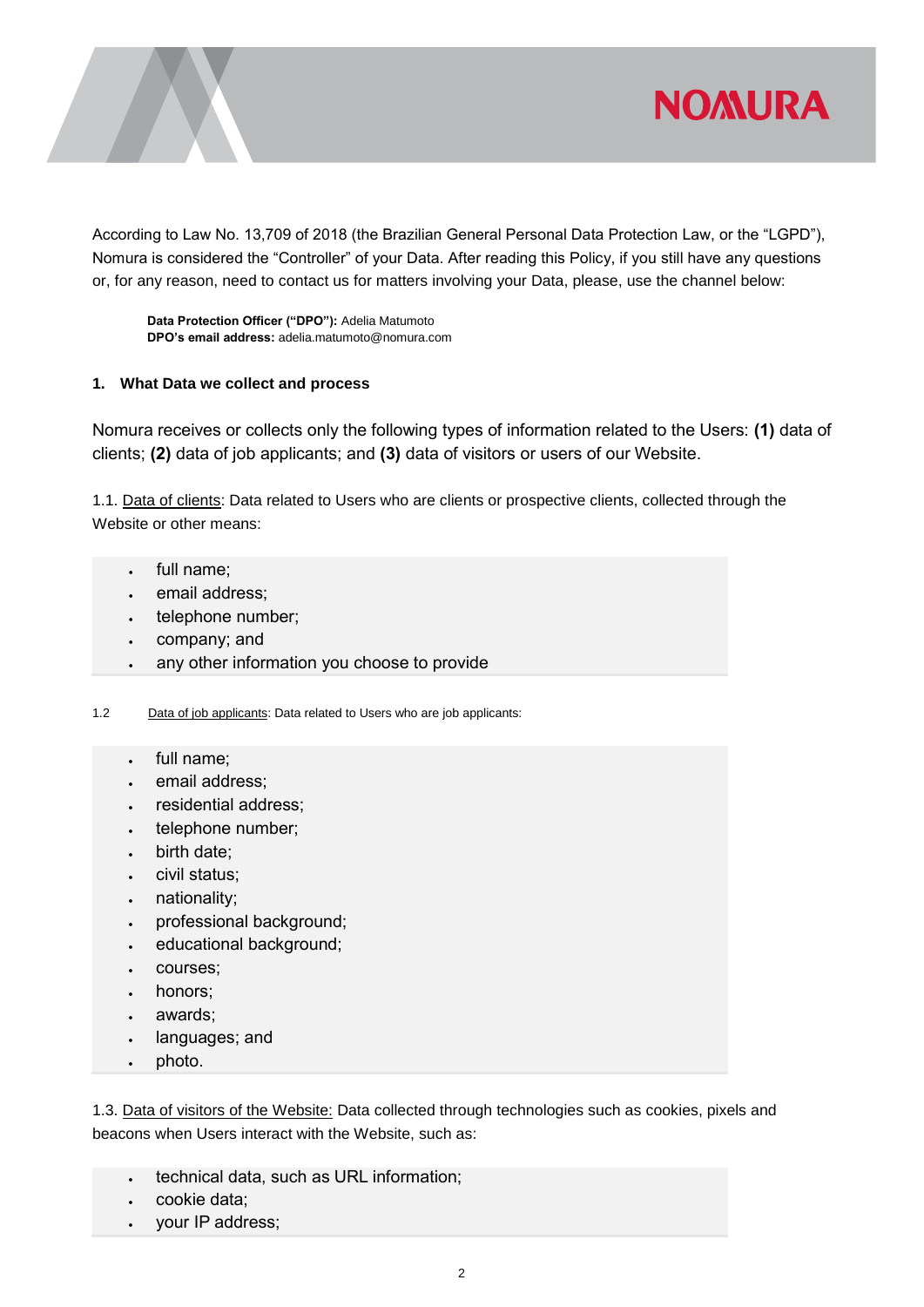

- browser type;
- browser language;
- date and time of request;
- device attributes;
- type of network connection;
- data that allows the management of digital copyrights;
- . the operating system; and
- · geolocation

### **2. Why we collect and process these Data**

We use User Data for the following purposes:

| <b>Data</b>                   | <b>Purpose</b>                                                                   |  |  |
|-------------------------------|----------------------------------------------------------------------------------|--|--|
| <b>Data of Clients</b>        | Intermediate the relationship between potential<br>$\bullet$                     |  |  |
|                               | investors and clients seeking advisory/capital                                   |  |  |
|                               | raising;                                                                         |  |  |
|                               | Advisory services on capital raising;<br>$\bullet$                               |  |  |
|                               | Engage new clients to Nomura;<br>$\bullet$                                       |  |  |
|                               | Arrange the execution of contracts with clients;<br>٠                            |  |  |
|                               | Conduct research and analysis;<br>$\bullet$                                      |  |  |
|                               | Comply with legal and/or regulatory obligations;<br>$\bullet$                    |  |  |
|                               | Respond to questions and concerns;<br>$\bullet$                                  |  |  |
|                               | To contact the client (by email, mail, text<br>٠                                 |  |  |
|                               | messages and/or telephone) about several                                         |  |  |
|                               | matters, including the use of the Website                                        |  |  |
|                               | and/or to carry out customer satisfaction                                        |  |  |
|                               | surveys;                                                                         |  |  |
|                               | To send messages with information and<br>٠<br>offers about products or services; |  |  |
|                               | To sign you up for Events;<br>$\bullet$                                          |  |  |
|                               | For advertising and marketing; and<br>$\bullet$                                  |  |  |
|                               | To generate knowledge, innovate and/or<br>$\bullet$                              |  |  |
|                               | develop new products.                                                            |  |  |
|                               | To process job applications;<br>$\bullet$                                        |  |  |
|                               | To carry out the hiring process;<br>$\bullet$                                    |  |  |
|                               | To communicate with applicants or potential<br>$\bullet$                         |  |  |
|                               | job applicants selected for job openings;                                        |  |  |
| <b>Data of Job Applicants</b> | To sign you up for Events;<br>٠                                                  |  |  |
|                               | To sign you up for trainings;<br>$\bullet$                                       |  |  |
|                               | Occasionally, for background checking<br>$\bullet$                               |  |  |
|                               | candidates, as permitted by law.                                                 |  |  |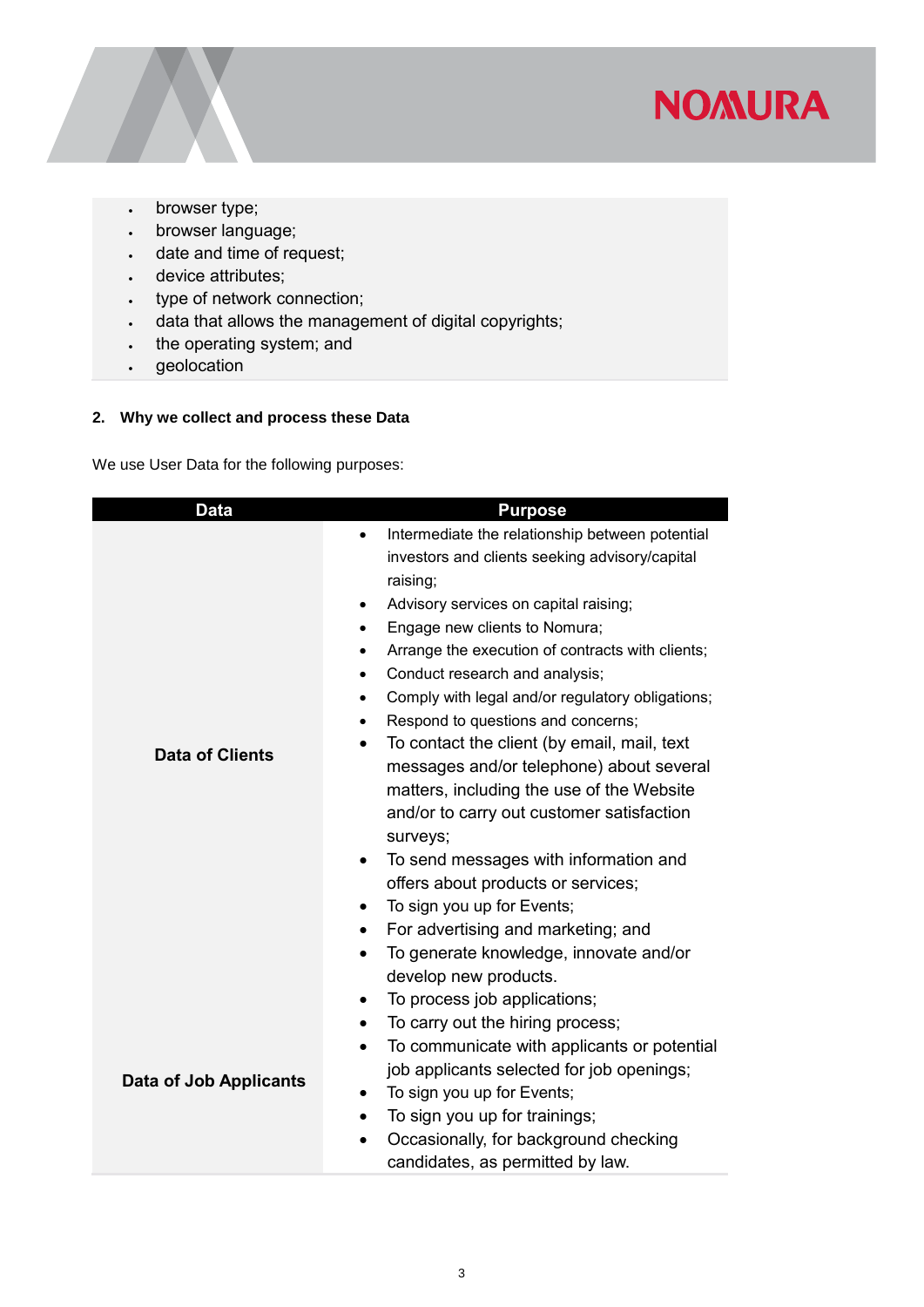

| Data of Visitors of the<br>Website | • To ensure the correct functioning of our<br>services to support our customers' analytical<br>efforts:<br>Manage and improve our Website, our web<br>$\bullet$<br>resources, as well as simplify the interaction<br>with User;<br>To comply with legal obligations;<br>$\bullet$<br>To help us understand your patterns of use<br>$\bullet$<br>of our Website and improve it;<br>To recommend to User services or features<br>$\bullet$<br>of the Website, and even third-party |
|------------------------------------|----------------------------------------------------------------------------------------------------------------------------------------------------------------------------------------------------------------------------------------------------------------------------------------------------------------------------------------------------------------------------------------------------------------------------------------------------------------------------------|
|------------------------------------|----------------------------------------------------------------------------------------------------------------------------------------------------------------------------------------------------------------------------------------------------------------------------------------------------------------------------------------------------------------------------------------------------------------------------------------------------------------------------------|

We do not use User Data for any purposes other than those described above.

#### **3. When we delete your Data**

We structure the Website and our activities to avoid that your Data be retained in an identified manner for longer than necessary.

#### **4. Who else has access to the Data and why**

We do not sell or market your Data. However, we may from time to time share your Data with third parties, as detailed below.

Some of these third parties may be located abroad. If your Data is transferred to another country, we will take the measures required by law to ensure its protection, but please keep in mind that when using our Website and providing us with your Data, such Data may be sent to other countries.

| <b>Third Party</b>                     | <b>Type of Data Shared</b>                                                                                        | <b>Sharing Purpose</b>                                                                                                                                                                                                                                                                                           |
|----------------------------------------|-------------------------------------------------------------------------------------------------------------------|------------------------------------------------------------------------------------------------------------------------------------------------------------------------------------------------------------------------------------------------------------------------------------------------------------------|
| <b>Other Nomura Group</b><br>Companies | Data of clients;<br>$\bullet$<br>Data of job applicants;<br>٠<br>Data of visitors of the<br>$\bullet$<br>Website. | Hiring process;<br>Client onboarding;<br>Execution of contracts;<br>Marketing, prospecting,<br>researches of market,<br>opinion and promotion of<br>our products and<br>services;<br>Prevention and resolution<br>of technical or security<br>problems; and<br>Compliance with legal or<br>regulatory obligation |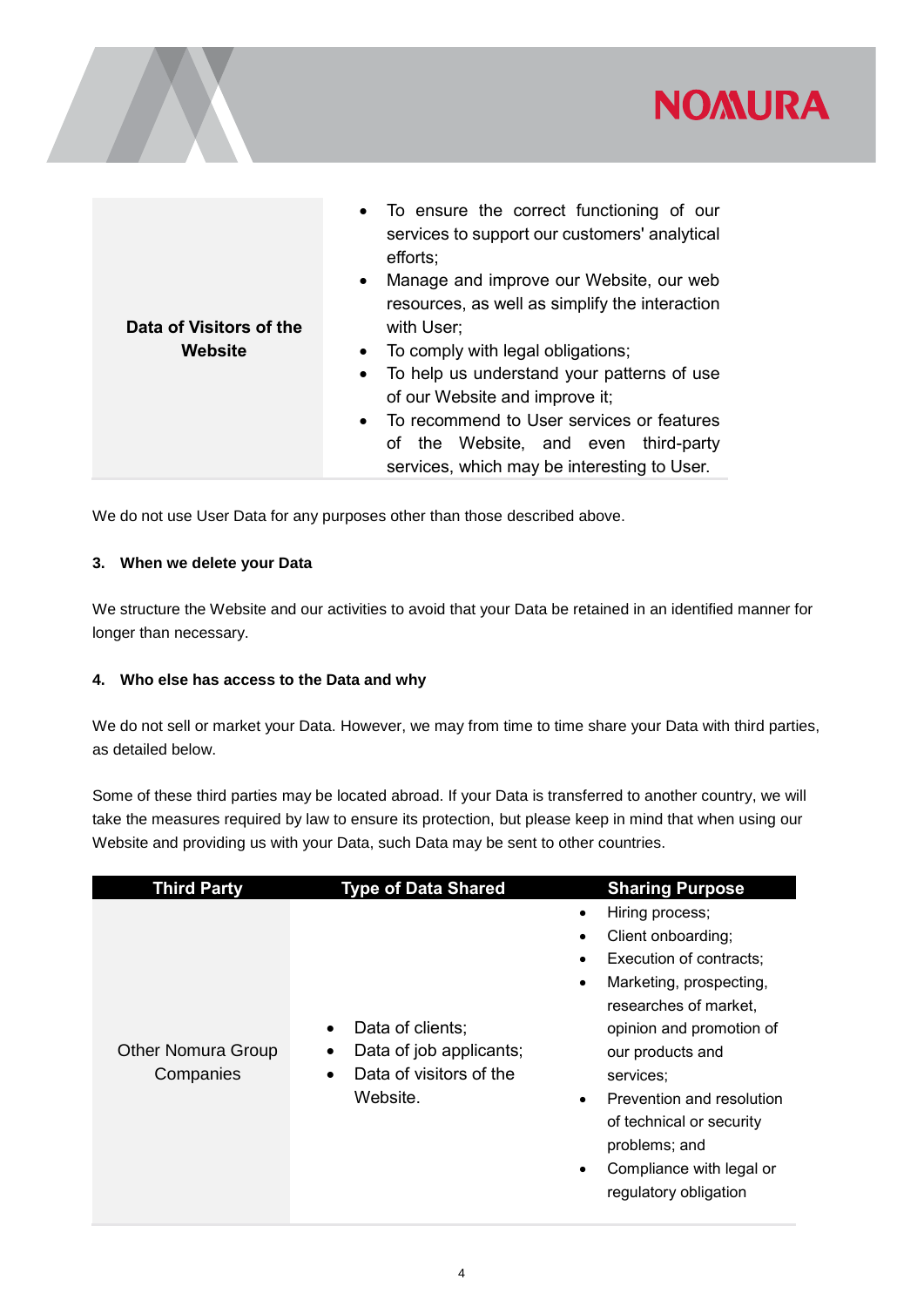## **NOMURA**

Judicial, police or governmental authorities or other third parties with whom we are required by law, rule or court order to share Data In case of sale or transfer of part or the entire business, operation or services provided by us to a third party, in case of corporate restructuring, we reserve the right to disclose your Personal Data to the potential purchaser before or after the sale.

- Data of clients:
- Data of job applicants;
- Data of visitors of the Website.
- Compliance with a court order, or order of an authority or supervision body; and
- Compliance with legal or regulatory obligation

- Data of clients:
- Data of job applicants:
- Data of visitors of the Website.
- For purposes of due diligence or carrying out of the transaction.

### **5. What are your rights with respect to these Data**

Pursuant to the LGPD, you have the right to:

- **Obtain confirmation that we process your Data**. In response to this request, we will inform you if we process your Data or not. Note that, if you are our client (User), we necessarily process your Data, as explained in this Policy.
- **Access your Data**. If you are interested, you can receive a report in which we present the Data held by you that are processed by us.
- **Rectify incomplete, inaccurate or outdated Data**. If you consider that your Data are incorrect, you can request the rectification, indicating what needs to be changed and why. It is possible that we request a proof to make this change.
- **Request the anonymization, blocking or erasure of Data deemed unnecessary, excessive or processed in breach of the LGPD**. If you consider that we are processing your Data in an unnecessary and excessive manner or in breach of the LGPD, you can request that the Data be anonymized, blocked or erased.
- **Request portability of your Data to another service or product supplier, with due regard for our trade and industrial secrets, according to the regulation to be issued by the National Data Protection Authority ("ANPD")**. You are the owner of your own Data. Therefore, you can request that these Data be transferred to another service or product supplier, according to ANPD's regulation,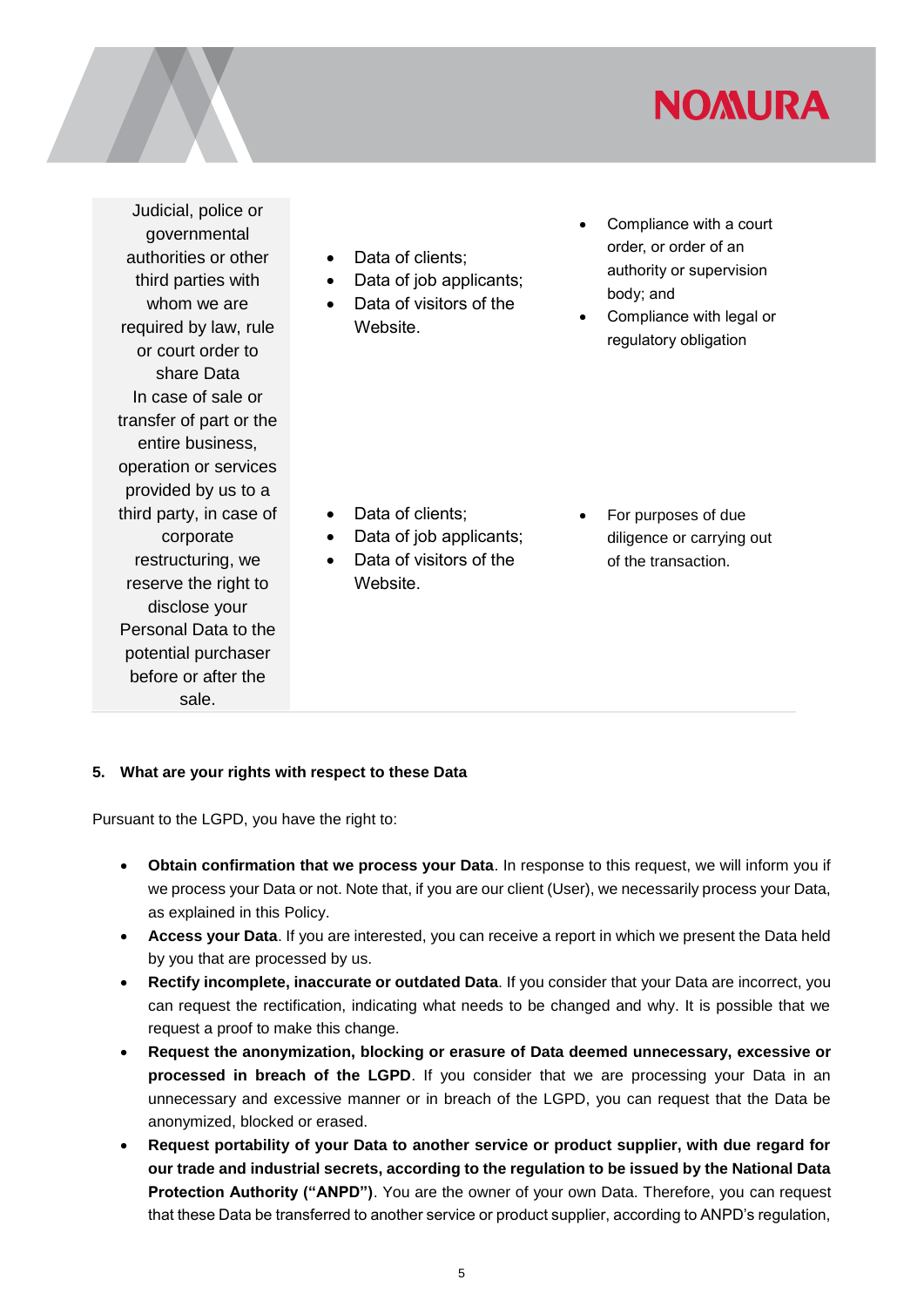

provided that the trade and industrial secrets are respected.

- **Request erasure of Data processed on the basis of your consent, except in the events of retention of Data prescribed by law**. If your Data are processed based on consent, you may request the erasure of these data. However, the LGPD authorizes the preservation of data for fulfillment of legal or regulatory obligations; studies conducted by research bodies, ensuring, if possible, the anonymization; transfer to a third party and exclusive use by the controller, to the extent that the data be anonymized.
- **Obtain information about the entities with whom we share your Data**. You can request that we inform with which entities we share your Data.
- **Obtain information about the possibility of refusing consent and the respective consequences**. When the consent is used as legal basis for the processing of personal data, you are entitled to be informed about the possibility of refusing consent and the consequence of such refusal.
- **Withdraw your consent to the processing of your Data**. If your Data are processed based on consent, you can withdraw this consent. With that, any processing of your Data that is made based on consent will be interrupted.
- **Object the processing that violates the LGPD**. If you consider that we are processing your Data in violation of the LGPD, you can object this processing. The request will be carefully reviewed and, if we agree, the processing of your Data that is in breach of the LGPD will be interrupted.
- **Request the revision of decisions taken solely based on the automated processing of your Data**. It is possible that decisions are taken based in the automated processing of your Data. If this happens, you can request the revision of these decisions.
- **File a petition regarding your Data with the National Data Protection Authority**. If you consider necessary, you can file a petition regarding your Data with the ANPD.

You can exercise any rights above by sending an email to Adelia Matumoto at adelia.matumoto@nomura.com

Before answering a request for exercise of the abovementioned rights, we can request that you provide us with some information to confirm your identity.

### **6. How we store and protect your Data**

We store your Data in a secure manner in Nomura Holding America's and its vendors' data centers located in in the United States and Ireland. Before sending your Data for storage in other countries, we adopt the measures required by law to ensure that they will be protected accordingly.

The security of your information is of utmost importance to us. We have in place the best technical and administrative practices to protect the Data against unauthorized access, destruction, loss, alteration, communication or any inadequate or unlawful processing.

Nevertheless, no platform is completely secure. If you have any concern or suspicion that your Data are at risk, for example, if someone had access to your password, please contact us immediately.